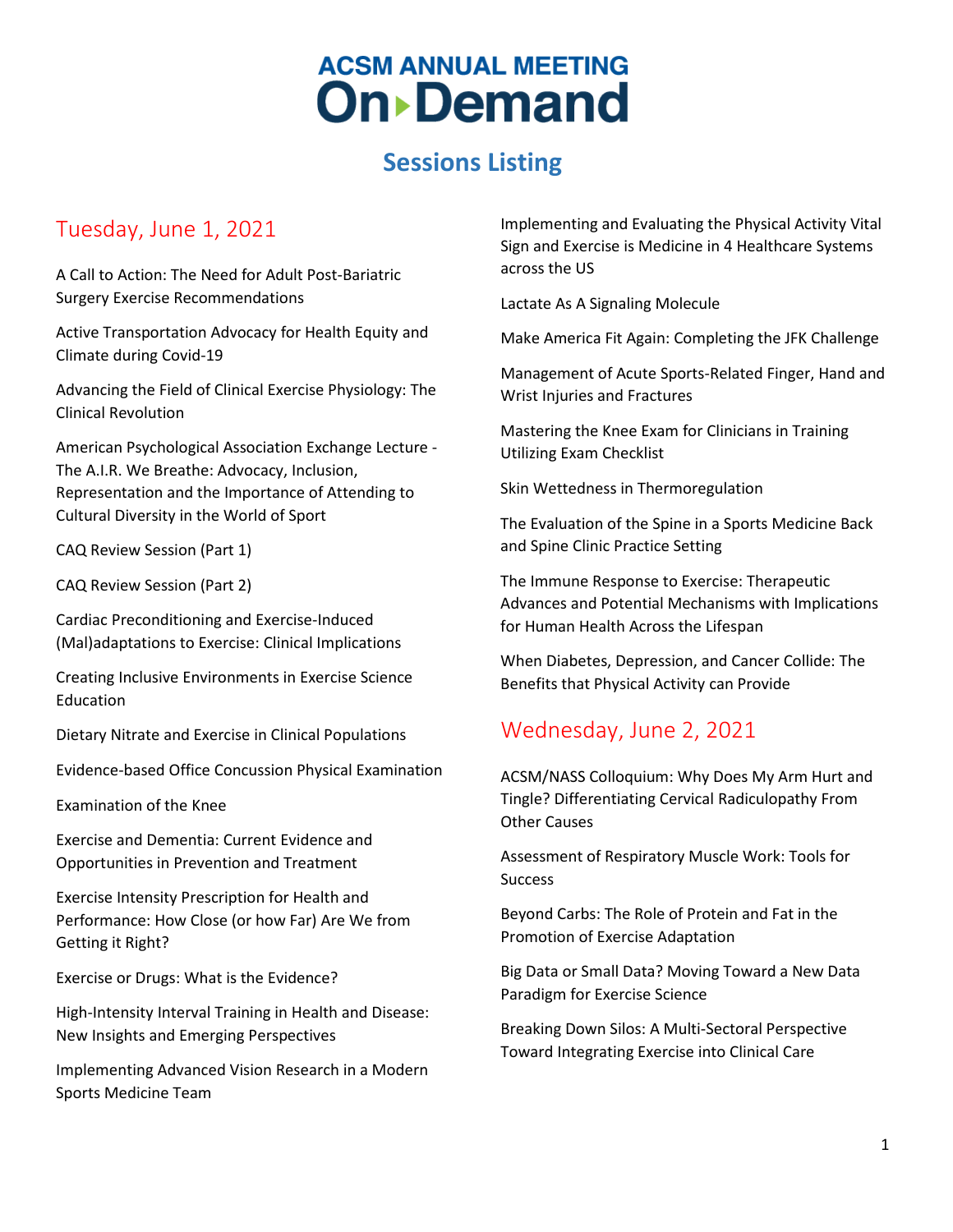### **Sessions Listing**

Can we Delay the Progression of the Signs of Parkinson's Disease? The Dose-Response SPARX3 Clinical Trial

Cancer: Tumor Progression

Capitol-ize on Career Development: A Fireside Chat with Health Professionals

Commemorating the Research Accomplishments of Dr. Henry Montoye and his 40+ years Studying Physical Activity and Health

Competing with Cancer: Athletes Share their Stories

Contemporary Management of Pediatric ACL Injuries: Individualizing Treatment by Patient Age and Gender

Critical Updates for the Exercise Professional: Updates to Academic Accreditation, Eligibility Requirements, and Legislation

Exercise and Medications in the Treatment of CVD Risk Factors

Exercise and Medications in the Treatment of the Metabolic Syndrome

Exercise and the Immune Response to Viral Infections: COVID-19 and Beyond

Exercise Conditioning Programmes for Cardio-Metabolic Health in People with Mobility-Related Disabilities

Exercise for Lower Extremity Osteoarthritis: A Translational Approach from Bench to Bedside

Exercise is Medicine in Oncology: From Vision to Reality

Exercise is Medicine: Use of Step Counts in the Promotion of Health and in the Treatment of Musculoskeletal Disorders

Exercise is Muscle Mitochondrial Medicine

Exercise Management of Cardiovascular Risk in Cancer Populations

Exercise Oncology Trials in the Time of COVID19: A Framework

Hiding in Plain Sight: Sexual Violence in Sport

How did we Get Here? The Impact of Systemic Racism on our Work

How do YOU Power Aerobic Exercise?

Identifying Physically Inactive Youth in the Clinical Setting: Vital Signs, Wearables and Future Directions

Impact of High Altitude Exposure on Metabolic Fuel Use during Aerobic Exercise

In Search of Longevity: METs versus MEDs

Integrating EIM into Health Care: Canadian Perspectives

Is there a Pattern to Help the Breathless Athlete?

Keeping Up with the Joneses: Examining Evidence Behind Popular Treatments

Mitochondrial Metabolic Control: Studies Using Experimental and Computational Model Approaches

Modern Statistical Approaches For Improved Analysis of Neuromechanical Data: Applications and Fundamental Principles

Move it! Exercise Prescription to Improve Health Outcomes in Diseased Populations

Neurodegenerative Disease I: Multiple Sclerosis and Parkinson's Disease

Neurodegenerative Disease II: Alzheimer's Disease and Dementia

New Findings on the Science of Pacing in Physical Activity and Sport Performance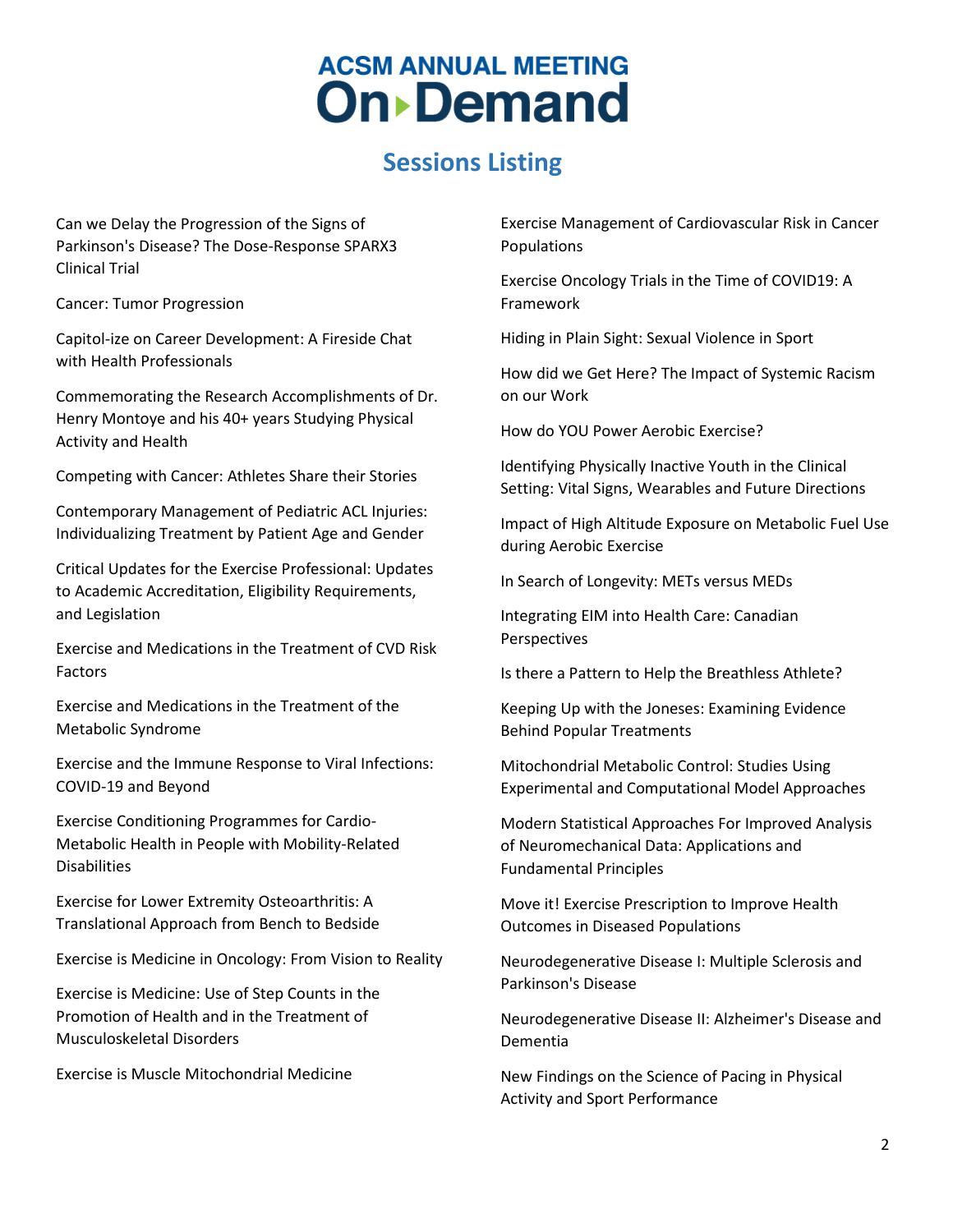## **Sessions Listing**

Physiology of Concussion: Implications for Diagnosis, Prognosis and Management

Prescribing Endurance Training From Physiological Tests

Rhabdomyolysis: Could this Athlete have a Metabolic Myopathy or Did they Just Push a Bit Too Hard?

Role of Exercise in Concussion Diagnosis and Treatment

Skeletal Myopathy in Heart Failure: Does Muscle Tell us Something's Wrong before the Heart Does?

Stroke / Cerebrovascular Disease

The Crossover Athlete: Historical and Ethical Considerations When Athletes with Impairments Compete with Able-Bodied Athletes

The Global Health and Economic Burden of Physical Inactivity

The Pediatric Athlete in the 21st Century From Injury to Prevention

The Role of Exercise during and after Childhood Cancer **Treatment** 

The Weight of Gold: Challenging the Stigma Around Athlete Mental Health

What's New in the 11th Edition of ACSM's Guidelines for Exercise Testing and Prescription

"When East Meets West" Cutting-edge Sports Medicine in Asia

Zebras Within the Herd: When Nerve Pain Presents like a Musculoskeletal Complaint-Part 2

#### Thursday, June 3, 2021

50 Years: Sports Medicine Team Physician and the Anterior Cruciate Ligament

Active in the Heartland: Data and Strategies for Rural America

Basic/Translational Science of Regenerative Medicine and Rehabilitation for Musculoskeletal Use - Part 1

Basic/Translational Science of Regenerative Medicine and Rehabilitation for Musculoskeletal Use - Part 2

Black Lives Matter: Social Medicine for Sports Medicine Clinicians

Cardiovascular Aging and Remodeling

Culture and Physical Activity of Adults: The Need to Intertwine the Two

Effects of Exercise on Vascular Function: In Vivo and In Vitro Perspectives

Emergency Action Planning

Emerging Issues in Physical Activity during the Early Years (0 to 5 yrs.)

Environmental Pollution, Climate Change and Human Health

European College of Sport Science Exchange Lecture - Exercise and Health: Molecular Aspects

Exercise during the COVID-19 Pandemic: Perspectives from Public Health, Healthcare, and Exercise Science

Exercise is Medicine: Promoting Physical Activity for Older Adults in Multiple in Pandemic Times

Exercise to Increase Muscle Mass in Cancer Has Been Ineffective: Here's why and what we can do about it

Exercise-Drug Interaction: Metformin

Exertional Injuries: Overview, Prevention, Treatment and RTP for Heat Stroke, ECAST and Exertional Rhabdomyolysis

Exosomes and Skeletal Muscle Intercellular Communications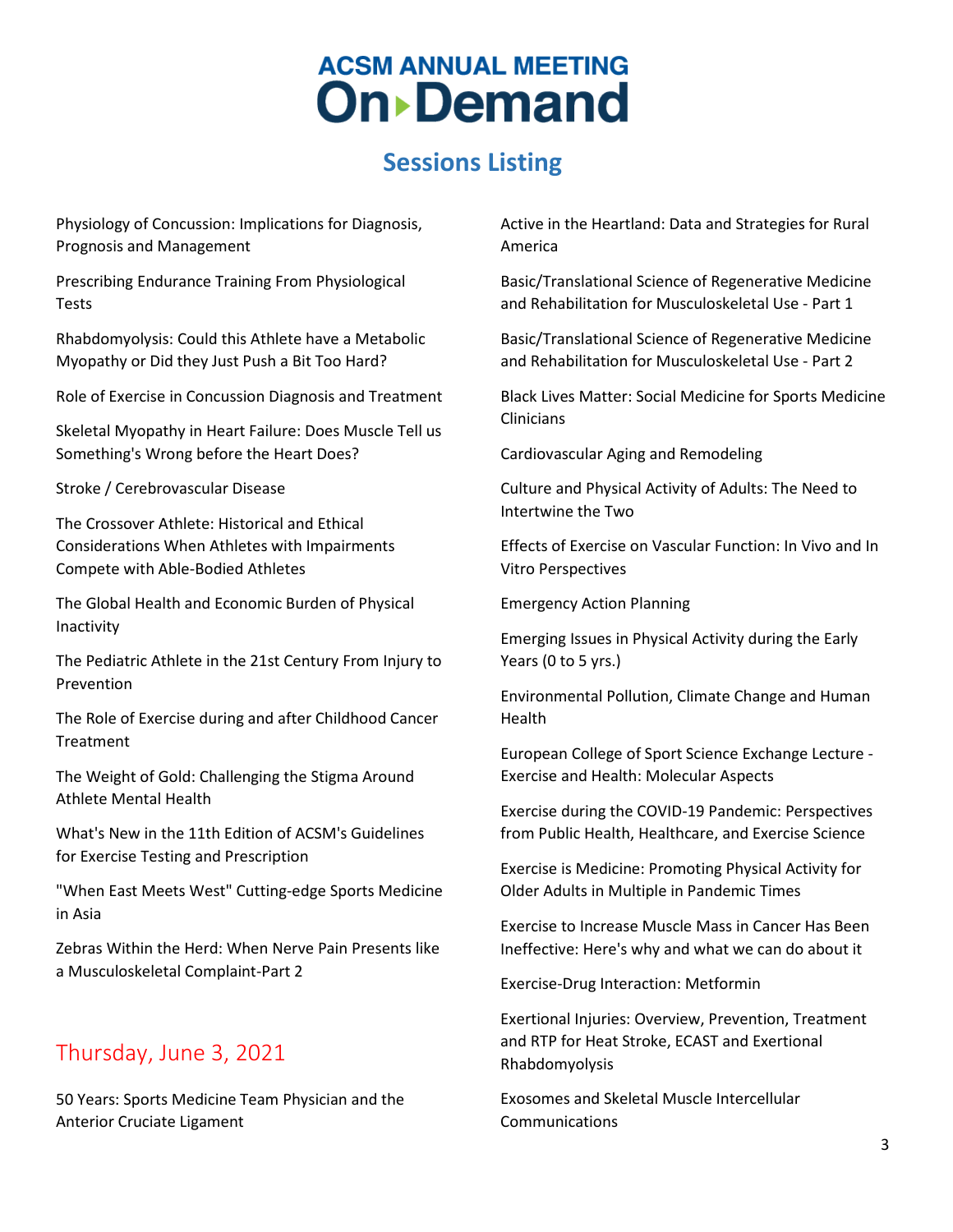### **Sessions Listing**

From Hummingbirds to Humans: The Pleiotropic Roles of Beta-Alanine and Increased Carnosine for Exercise and Health

Innovations in Training-Induced Neuroplasticity: What can we Learn for Injury Prevention and Rehabilitation?

Journey to a Culture of Activity

Making It Happen: Evidence from Real Cancer Exercise Programs

Metabolic Disease

Molecular Discoveries from the NIH MoTrPAC Preclinical Exercise Projects

National Athletic Trainers' Association Exchange Lecture - Blood Biomarkers of Sport-Related Concussion

One-on-One, Exercise Program in Adolescent and Young Adult Cancer Survivors with a Personal Trainer (EPICS Train)

Parks and Recreation: An Untapped Solution to Youth Obesity and Physical Activity Disparities

Preparing for a Safe Olympic and Paralympic Games During COVID-19

Prevention Of Abuse and Harassment in Sport: How To Safeguard the Athletes' Mental and Physical Health

Regenerative Rehabilitation: Physical Medicine Meets Stem Cell Therapeutics

Responses to Environmental Challenges for Women

Scale-up, Implementation, and Adaptation: Opportunities for Exercise is Medicine in Dissemination and Implementation Science

Spinal Cord Management in Atypical Sports Scenarios

Standing up for Sports Nutrition in the Age of **Scienciness** 

Strategy for Implementing Cardiorespiratory Fitness as a Routine Measure in Clinical Settings

The Aging Neuromuscular System and the Protective Effects of Physical Activity

The PaleoKetoVeganMacroFasting Diet: Stop the Madness!

The Role of Diet in Athlete Bone Health

Training Load Monitoring of Distance Runners: New Thoughts on an Old Problem

Tribute to Barbara Drinkwater, Ph.D., FACSM - The Female Athlete Triad and Her Contribution to Women's Health

Understanding Breathlessness During Exercise: Mechanisms and Consequences

Update on ACSM Pronouncements: New Processes and New Papers

Utilizing the Outdoors to Get People Active

#### Friday, June 4, 2021

ACSM Media Spokesperson Session: Crafting Your Message to Advocate for Change

Advocacy 101 for ACSM Members: Current Legislation and Best Practices

American Medical Society for Sports Medicine Exchange Lecture - Economics of Exercise

Born to Move: The Effect of Evolutionary Mismatch on Biomechanics and Musculoskeletal Health

Cannabis in 2021: What Does the Evidence Show

Cardiopulmonary Exercise Testing: Utility and Interpretation

Case Studies in Sports Nutrition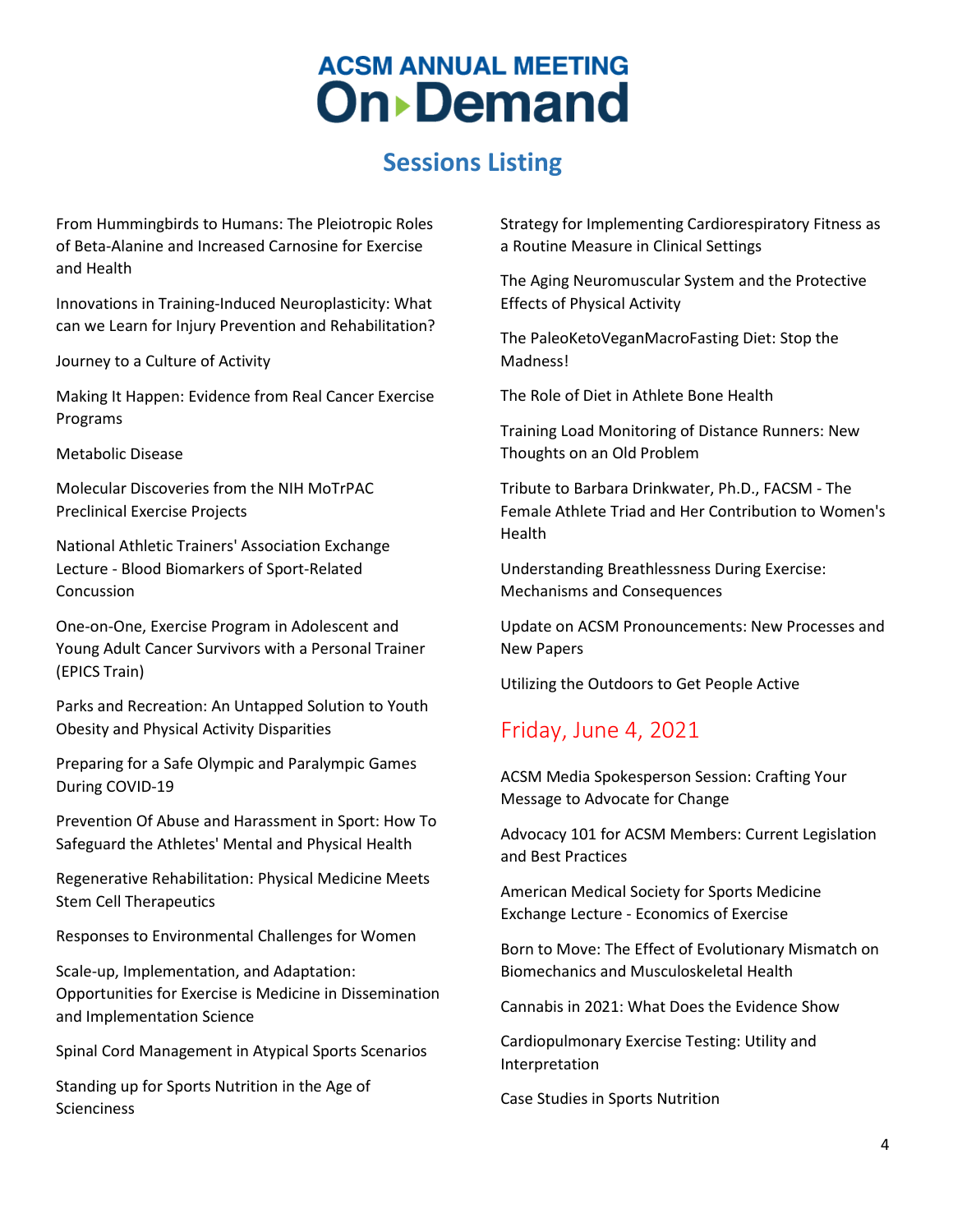## **Sessions Listing**

Change is Afoot in the Management of Lateral Ankle Sprains and Chronic Ankle Instability!

Chronic Exertional Compartment Syndrome: Unravelling the Diagnostic and Treatment Enigma

Considerations for Inclusion of Transgender Athletes in Competitive Sport

Dermatology Potpourii

Dry Needling

Eligibility of Individuals with a Difference of Sex Development (DSD) in Elite Female Sports

Evidence Based Prevention of Illness Associated with Long-haul Travel in Elite Athletes: "Sorting the Wheat from the Chaff"

Examination of the Foot and Ankle

Exercise Recommendations for Cancer Patients with Bone Metastases from International Expert Consensus Panel: How they were Developed and How to use Them

Harnessing Placebo and Avoiding Nocebo in Sports and Exercise: Novel Understanding of the Neurobiological Mechanisms of Placebo and Nocebo Effects

Helping Athletes Cope with New Realities

Hip-related Pain: Where are We Now? An Update from the 1st International Hip Pain Research Network Consensus Meeting

IOC Consensus Statement on Injury and Illness Surveillance: How to Apply this Framework to your Clinical Skill Set

Leadership Matters - An Outlier's Accidental Journey from Coach to PI to Chancellor

Let's Talk Patellofemoral Problems

Let's Talk Shoulder - Part 1

Let's Talk Shoulder - Part 2

Leveraging Electronic and Mobile Health Technology to Promote Physical Activity among Racial/Ethnic **Minorities** 

Macronutrients and Muscle Protein Turnover During Weight Loss

Merging Implementation Science and Health Equity Research to Eliminate Youth Physical Activity Disparities

Military Human Performance Optimization and Injury Prevention: International Perspectives

Novel Dietary Approaches to Appetite Regulation, Health, and Performance

Now is the Time to Take Care of Our Deep-seated Problem

Overcoming Disparities in Physical Activity: We Need to Dig Deeper

Overuse Injuries in Cycling: Recognition and Management

Physical Activity among People with Disabilities: Lost in Translation

Physical Activity and Diet: Optimizing Combination Care in Cancer Control

Sex Matters in Performance: The Female of the Species is Stronger than the Male

Skeletal Muscle Fiber Phenotype in Obesity: Can it be Modified by Exercise to the Extent that Impacts Disease?

Stepping into a New Decade: Healthy People 2030 Directions for Physical Activity, Health, and Well-Being for the Nation

The Aging Athletes Knee: How to Keep Grandma Running on her own Knees